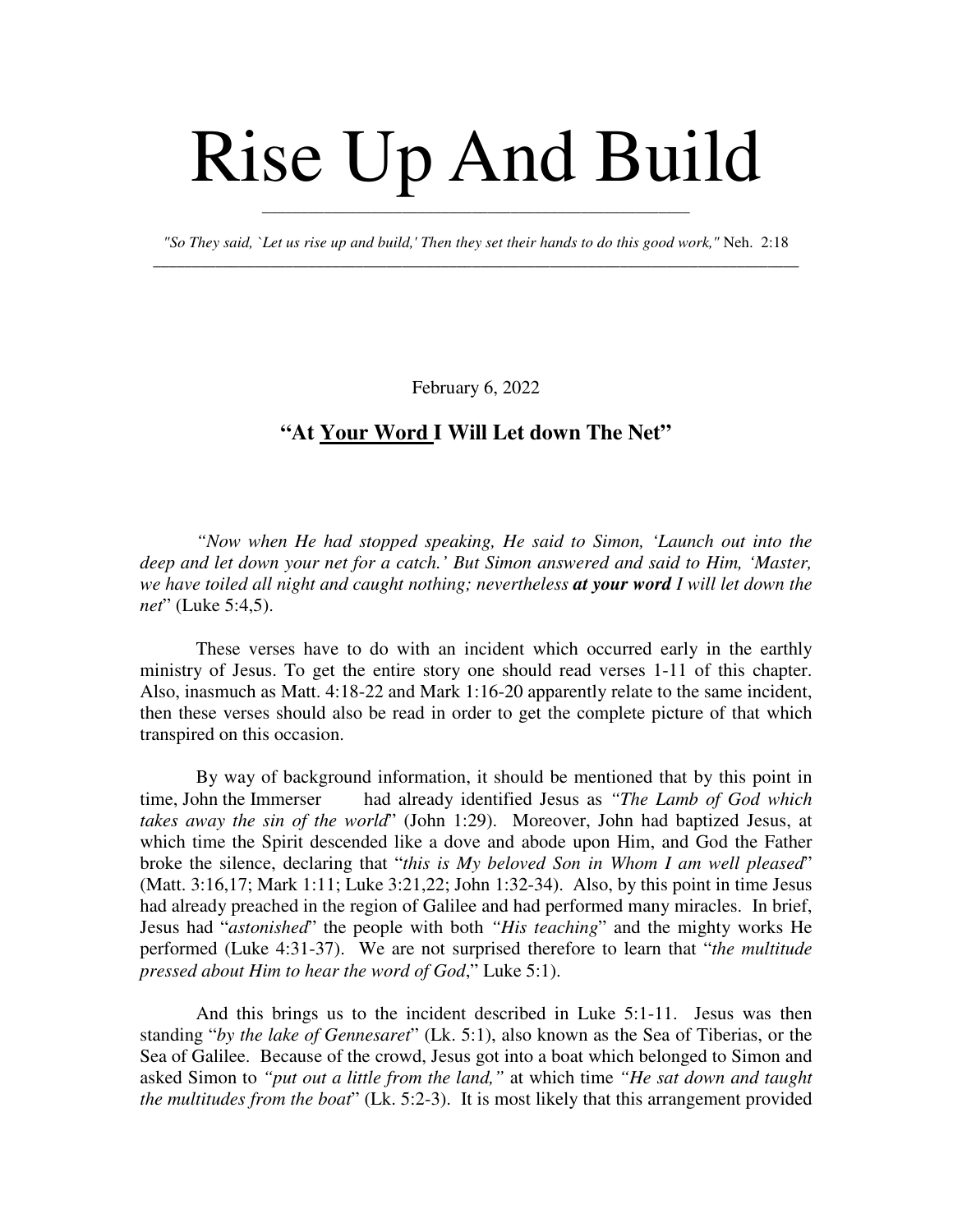a natural acoustically-oriented amphitheater in which to address the multitudes. Doubtlessly the scenic surroundings, as well as the flawless manner in which the Master Teacher spoke, made a lasting impression upon all who heard.

However, in all likelihood Simon Peter was not mentally prepared for what followed! When Jesus *"stopped speaking, He said to Simon, 'Launch out into the deep and let down your net for a catch!"* (Lk. 5:4). Most any avid, but discouraged fisherman, could empathize with Peter at this point. Simon replied, saying, "*Master, we have toiled all night and caught nothing; nevertheless at Your word I will let down the net*" (Luke 5:5).

Let us remember that Jesus was known as "*the carpenter's son*" (Mark 13:55). Peter was a fisherman by profession. Moreover, they had fished during the night, the more likely time to catch fish. In fact, they had *"toiled all night and caught nothing"* (Lk. 5:5). Having *"toiled all night,"* you can be sure he was worn out. And having *"caught nothing*," you can be sure he was discouraged — evidently so in view of the fact that he fished for a living! One would not be greatly surprised if Peter had therefore answered, saying, "Jesus, you stick to your **preaching**, and we will take care of the fishing!"

But Peter did not take this approach. It is true that Peter first replied by reminding Jesus that "*we have toiled all night and caught nothing*." However, his response was most positive, for he then said, "*Nevertheless at Your word I will let down the net."* It seems that He could not understand why Jesus made such a request. However, Peter did not question the One whom he respectfully called "*Master*." Instead of hesitating, deliberating, remonstrating, or questioning, tired Peter promptly **obeyed**!

And you surely know the rest of the story! "*They caught a great number of fish,"* so many that they *"signaled to their partners in the other boat to come and help them*." In fact, both boats were so *"full...that they began to sink*" (Lk. 5:7)!

By now, the Lord had really gotten Peter's attention! Peter's initial reaction was to fall down before Jesus and say *"Depart from me, for I am a sinful man, O Lord"* (Lk. 5:3). In saying, "*depart from me,"* Peter did not show disrespect for Jesus. Quite to the contrary, this was a normal reaction for one so aware of his own sinfulness, while standing before the Lord of infinite power and holiness. It reminds us of Isaiah, some seven centuries B.C., who was treated to a vision of the Lord's infinite holiness, and who immediately responded by saying, *"Woe is me, for I am undone! Because I am a man of unclean lips. And I dwell in the midst of a people of unclean lips; for my eyes have seen the King, the Lord of hosts*" (Isa. 6:5).

And this brings us back to Luke 5:10,11 wherein we read of Jesus telling Simon to "*not be afraid*," and then informed Simon along with James and John, that "*from now on you will catch men*." We are also pleased to note that these men then "*forsook all and followed Him*."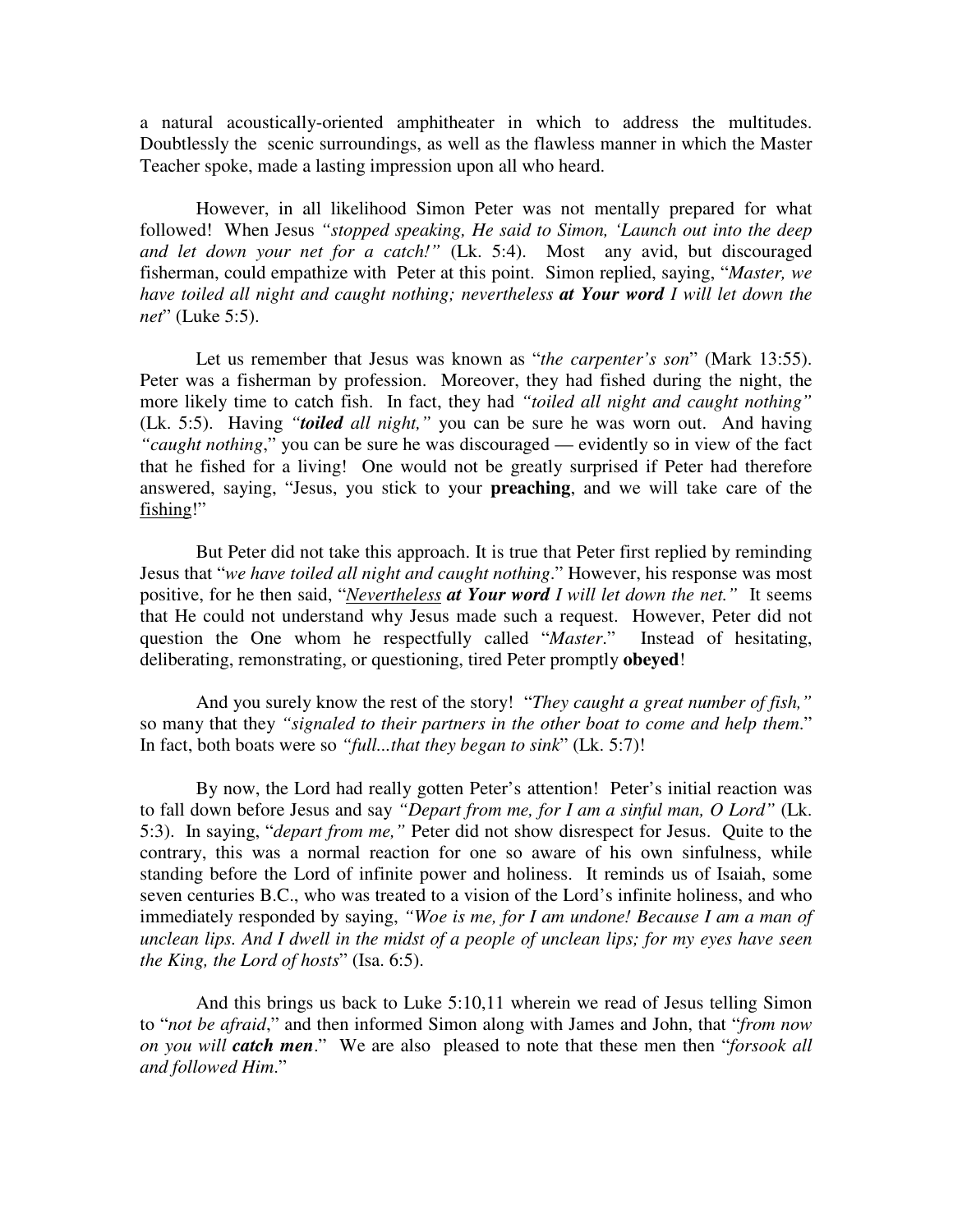## **Observations:**

There are several approaches one could profitably take with regards to the practical applications that can be made of these verses. For example, one could discuss the success that accompanies the scriptural labors of those who sincerely heed the Masters challenge. Or an analogy could be made between fishing for fish and **fishing for men**. Or much could be said of the practical significance and modern applications that could be made of the statement, "*they forsook all and followed Him"* (v. 11). And surely there are times when the Lord's people should leave the safety of shallow water and really *"launch out into the deep*" in a determined effort to "*catch*" multitudes of precious souls in the gospel net.

But for want of space, we must now confine our remarks to the significance of Peter's statement, "*At Your word I will let down the net.***"** The fact is this: Peter "*let down the net*" — not because he wanted to or could see the advantage of so doing — but because Jesus **told** him to! Peter was well aware of the failure and frustration of the previous night's efforts, when all available evidence and previous experience indicated that night time was the more fruitful time for catching fish. If they caught *"nothing*" during the night, any further effort in the day would be fruitless. Or so it seemed! But Jesus knew better! Yes, Peter had his faults. But on this occasion he showed profound respect for the "*word*" of the Savior!

By way of **application**, one might wonder "why is it necessary to be baptized?" — especially when, to the carnal mind, there can be no apparent connection between one's body being immersed in water and his **soul** being cleansed of sin. While other replies might be made regarding this point, there is one main answer why a person should be baptized. Jesus, in His "*word*," told us to be baptized (Matt. 28:19; Mark 16:16; Acts 2:38, etc.) Or in such an evil world as this, one might question the practical wisdom of loving one's enemy. So why do it? Because of the "*word*" of the "Master!" cf. Matt. 5:43-45. Or in an age when so many are "turned on" by lively instrumental music, fun and games, and church-sponsored recreation, many question the intelligence of those who refuse to become so involved. There is one primary reason — Jesus, in His "*word*," commanded that we do all things in His "*Name*" (Col. 3:17), or by His authority, and absolutely forbad any attempt to go beyond "*the doctrine of Christ*" (2 John 9). Indeed, there are multitudes who do not respect the "*word*" of the Lord with regards to marriage, divorce, and remarriage (Matt. 19:6-9), but faithful followers of Jesus know better than to question (or go beyond) what He taught. And the list goes on. You see, there are numerous examples that could be cited with regards to why faithful followers of Jesus Christ do what they do, and why they avoid doing so many other "fun things" which might draw a crowd, make themselves popular, or supposedly enable them to get more enjoyment from life. But "the bottom line" is this; they respect and **obey** the "*word*" of the Savior! They may not always understand **why** the Lord required certain things, and prohibited other things. But they know that it is the **Lord's right** to command and their obligation to obey. Generally speaking, it is not our obligation to know the **WHY** (unless it is revealed). But it is our obligation to know, and to obey, the **WHAT**!